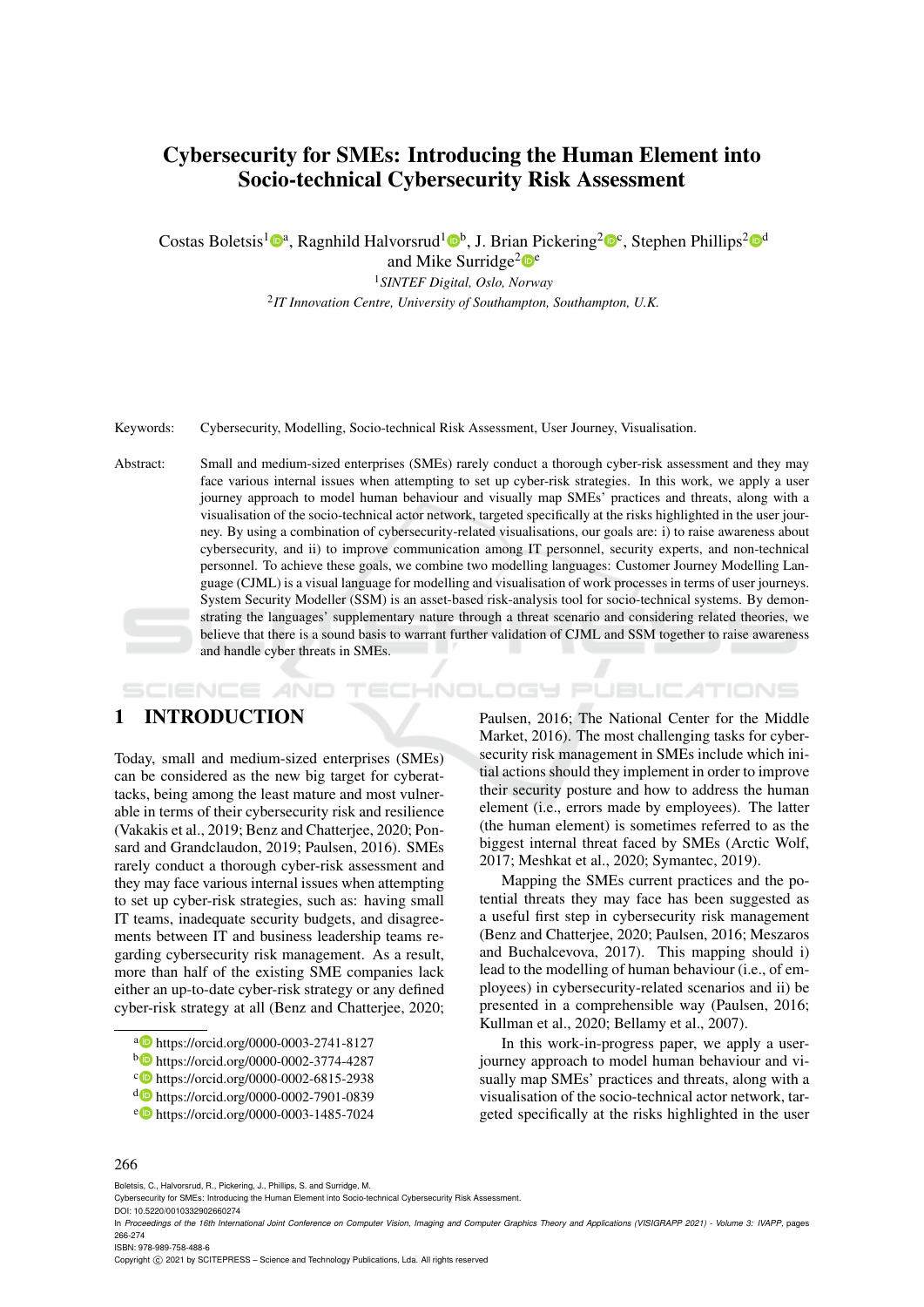journey. By using a combination of cybersecurityrelated visualisations, our goals are: i) to raise awareness about cybersecurity and to potentially reach out to a bigger pool of SME employees, and ii) to improve communication among IT personnel, security experts, and non-technical personnel. More specifically, we combine two modelling languages that supplement each other that supplement each other: Customer Journey Modelling Language (CJML) acts as an upper layer of mapping and visualising cyber threats for clear communication of the problematic behaviours and threatening issues to SMEs' employees, independently of their level of technical expertise. System Security Modeller (SSM) is used at a lower/technical level for mapping cyber threats and mitigating risks and is targeted at IT and security experts.

### 2 RELATED WORK

Risk communication in the cybersecurity context considers how to best communicate security-risk information to users of a system or process in order to facilitate understanding and promote informed judgement. The risk message itself presents a significant challenge for communication (Nurse et al., 2011). Once a risk message has been investigated and the appropriate information selected for communication, the next crucial question is how should it be presented (Nurse et al., 2011). Three broad formats of presentation have been suggested (Nurse et al., 2011): i) numeric, i.e., using percentages, frequencies and probabilities, ii) verbal, i.e., which applies terms such as "unlikely", "possible", and "definite", and iii) visual, i.e., utilising graphics, graphs, charts, and risk ladders (Nurse et al., 2011; Lipkus and Hollands, 1999; Lipkus, 2007).

Visual mechanisms have become popular formats for communicating risks. The advantage of visuals lies in their ability to attract and engage people's attention, to assist in visualising and portraying partto-whole relationships, and to capture and summarise large amounts of data and several processes, thus allowing for easier identification of patterns (Nurse et al., 2011) and appreciating relevance (Pickering et al., 2019).

For cybersecurity assessments, simply supplying accurate risk information is not enough to ensure that individuals will be able to process, comprehend, and act on the risk message (Nurse et al., 2011; Slovic, 1999; Skubisz et al., 2009). In providing an intuitive and easily accessible message, visualisations can offer an effective mechanism for communicating cyber risks during cybersecurity assessments. Especially, if

we place SMEs as the risk message receivers in these assessments, then a compelling research field develops. In that field, there are works - yet limited in number - evaluating SMEs' cybersecurity practices, utilising visual elements. Such work is mostly focused on raising awareness among SMEs regarding their cybersecurity maturity level, identifying cybersecurity gaps, and urging them to update their existing or develop new cybersecurity strategies.

Benz and Chatterjee (2020) proposed an SME cybersecurity evaluation tool (CET). The tool consists of a 35-question online survey to be completed by IT leaders to self-rate their maturity within the five  $NIST<sup>1</sup> Cybersecurity Framework categories: identity,$ protect, detect, respond, and recover. Survey respondents, i.e., SME IT leaders, get a report card and a recommendation report after completing the survey. The report card presents the survey scores and the cybersecurity gaps on the aforementioned five categories. The recommendation report provides actionable recommendations for each potential gap. Both report cards and recommendation reports are visualised as, mostly, text-based flyers that are handed out to the IT leaders.

Ponsard and Grandclaudon (2019) followed a gamified approach for raising awareness around SMEs' level of cybersecurity and resilience. SME employees had to answer a cybersecurity quiz composed of a set of questions covering situations like managing passwords, performing backups, explaining concepts like electronic signature among other things. Then, a self-assessment questionnaire was administered, based on the 20 controls of the Center for Internet Security<sup>2</sup> in order to urge participants to engage with a cybersecurity improvement process.

Shojaifar (2019) presented CYSEC, a DIY cybersecurity assessment method for SMEs. CYSEC automates elements of a counselling dialogue between a security expert and employees in the SME to counter cyber threats. CYSEC coaches SMEs to improve their cybersecurity awareness and capabilities through three key features: i) a self-assessment questionnaire for capturing the state of various security focus areas, ii) training and awareness content embedded in the questionnaire to demonstrate countermeasures against security threats, and iii) recommendations from cybersecurity experts, based on users' responses to the questionnaires, regarding the prevention of cybersecurity compromises.

<sup>&</sup>lt;sup>1</sup>National Institute of Standards and Technology <sup>2</sup>https://www.cisecurity.org/controls/inventory-andcontrol-of-hardware-assets/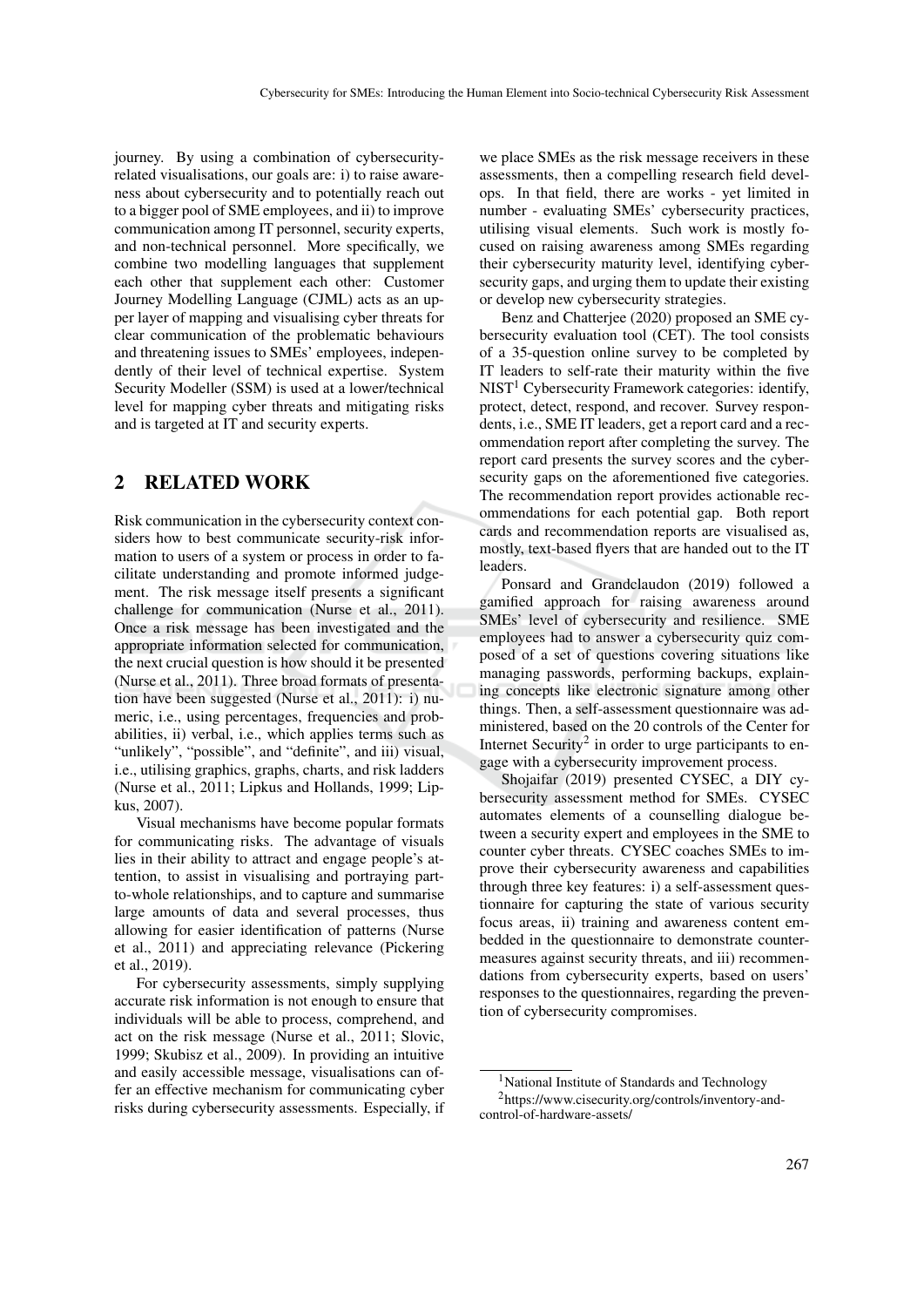#### 2.1 Initial Evaluation

The works reviewed above rely almost exclusively on a top-down approach. By that, we mean they focus on the static representation of an infrastructure, with little reference to human actors, their behaviours or their experiences. Such approaches start with a presentation of generic cybersecurity practices before moving immediately on to specific practices, threats and recommendations aimed at an individual SME. These approaches typically define three main stages in attempting to communicate the need for an improved or completely new cybersecurity strategy to the SME:

- 1. Mapping existing cybersecurity practices;
- 2. Identifying potential threats to the business; and
- 3. Suggesting solutions to mitigate those potential threats.

The first stage usually involves a structured survey of the SME's current processes. The second and third stages include consultations led either by cybersecurity experts directly or by applying cybersecurity frameworks and theory to the output of the first stage. These three stages are informed either by a crosssection of employees at the SME or by IT professionals specifically tasked with cybersecurity implementation and strategy. Such approaches overlook the influence of human actors within a socio-technical system, and how specialist information pertaining to cybersecurity is presented to non-cybersecurity experts. Yet as highlighted in the WannaCry attack (Martin et al., 2018), human responses to a cybersecurity incident significantly affected its impact both directly (what those involved actually do) and indirectly (how ongoing trust relations are affected).

Introducing human behaviours raise two major issues. First, it is essential to appreciate any context dependencies of human actor behaviours (Olli et al., 2001). For example, overall compliance with organisational policies may fail to take account of the different processes undertaken, any individual user reliance on personal assessment, and the interactions between the two  $(Bly$ the,  $2013)^3$ . Secondly, even tools which are based on an appropriate visualisation (Bellamy et al., 2007) may not take account of adopter understanding and responses (Pickering et al., 2019, 2020).

With regard to the way the information from the three stages outlined above are presented, appropriate visualisations of information produced does not seem to be a high priority. Existing research approaches regarding mapping SMEs' cybersecurity practices, threats and providing recommendations focus on very

limited methods of presentation. Naturally, there are visual elements, e.g., report cards and recommendation reports (Benz and Chatterjee, 2020) and quiz interfaces (Ponsard and Grandclaudon, 2019). However, there is no holistic visualisation approach that could facilitate information distribution between employees of different levels of expertise. What is more, there is no attempt to encourage a complete understanding of the complexity of cybersecurity for the specific target users beyond simple demonstrations for their particular industry or domain. Without differentiation amongst users, their expectations and their working environment, long-term acceptance of cybersecurity tools is unlikely (Rogers, 2010). Further, contextualising human agent experience within familiar contexts is an essential first step in developing stakeholder understanding (Martin et al., 2018; Pickering et al., 2019, 2020).

Given what we perceive to be a gap in previous cybersecurity modelling approaches, specifically with respect to human actors and human users of cybersecurity tooling, we present here two complementary methodologies in respect of providing ecologically valid and meaningful representations of activities (via customer journey modelling, Section 3) and overall infrastructure (using a secure system modeller, Section 4). We then provide a conceptual evaluation based on a representative use case (Section 5). Finally, a theoretical explanation for why these approaches offer significant benefit in raising SME awareness to cybersecurity risks is provided, as well as the plans for future work (Section 6).

## A USER JOURNEY **PERSPECTIVE**

Since each SME process and practice essentially represent a pathway through a sequence of events, their modelling and visualisation could be covered by user journey modelling languages. To that end, we extend the validated Customer Journey Modelling Language (CJML) (Haugstveit et al., 2016) to fit our cybersecurity-related purposes. CJML is a visual language for modelling and visualising service and work processes in terms of customer or user journeys. Being centred around humans and human activities, CJML appeals to a broad user group through its simple and intuitive form (Halvorsrud et al., 2016a). CJML is well suited for detailed modelling of processes that extends over time, involving two or more actors who communicate through various communication channels. With its formalised terminology and notation, CJML serves as a unifying language to

<sup>3</sup>See also work by Acquisti et al. (2015) on privacy attitudes.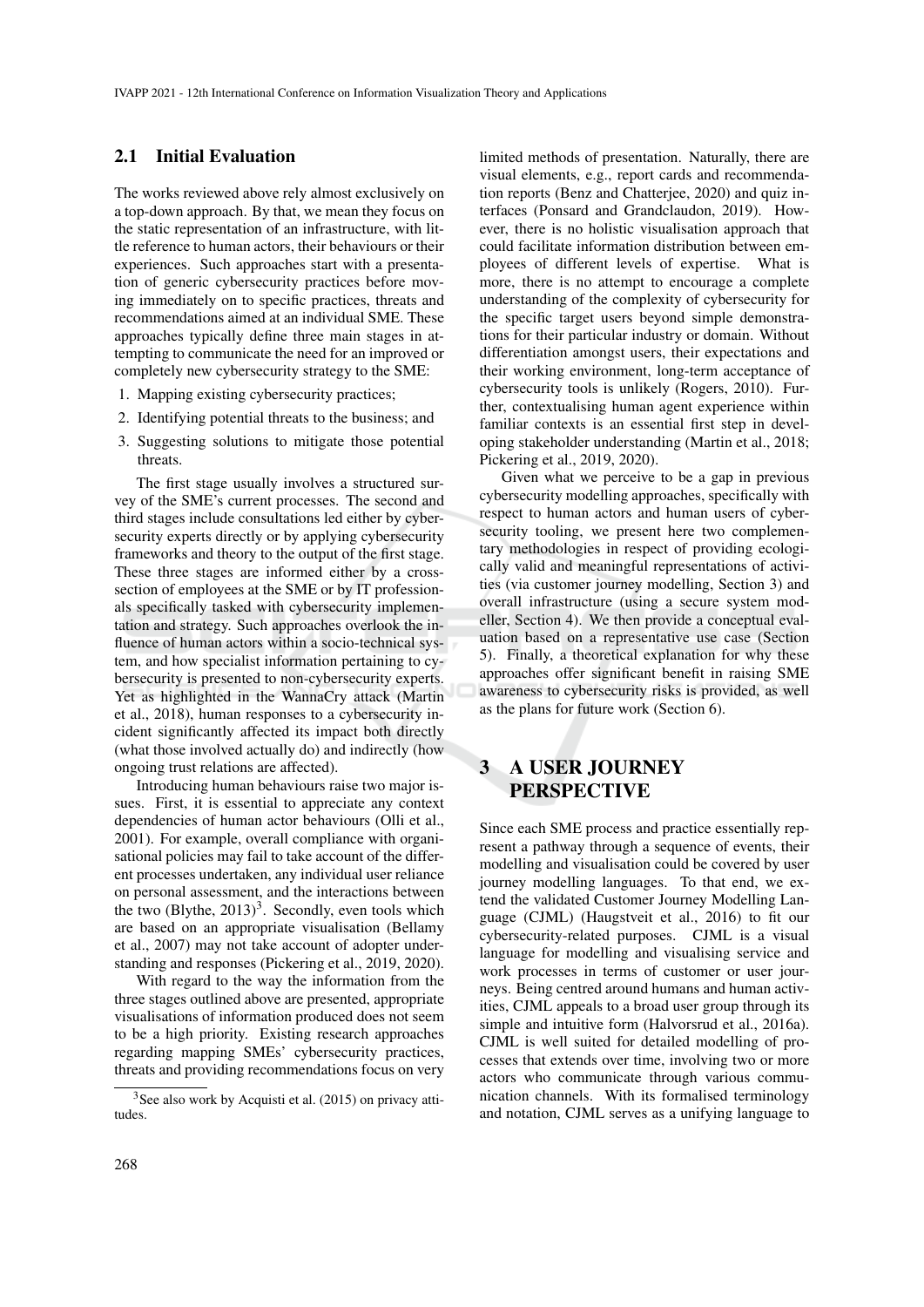ease cross-departmental communication and to document work processes in a systematic way (Halvorsrud et al., 2016b). Its formalised language and notation is particularly suited to technology-based services (Haugstveit et al., 2016).



Figure 1: The visual representation of a touchpoint in the case of a journey diagram (left) and a swimlane diagram (right).

The basic units of CJML are the observable touchpoints that can take the form of a communication event or a non-communicative activity or action. A user journey is modelled as a sequence of touchpoints involved for a user to achieve a specific goal. CJML supports two states of a user journey: i) the hypothetical, planned state – as it is intended to unfold in time; and ii) the actual, real journey – as it is experienced in a real context for an individual user. The actual journey may deviate from the planned journey, and results in an experience which is subjective, context dependent, and may change over time (Haugstveit et al., 2016; Halvorsrud et al., 2016a).

In CJML, communication is defined through the Shannon-Weaver model of linear communication (Shannon and Weaver, 1963), where a sender transmits a message to a receiver through a communication channel. There are two types of diagrams available in CJML, serving different purposes. The simple journey diagram is suitable for journeys with few actors and emphasises any deviation from the planned journey. The swimlane or network diagram journeys is useful for journeys involving several actors, and thereby identifies both the initiator and recipient of a touchpoint (Halvorsrud et al., 2016b). Figure 1 shows the relationship between the communication attributes and the touchpoint's visual representation for the two diagram types.

In this context, CJML is used to document cybersecurity-related user journeys and it features certain adjustments so that the attributes of the extended modelling language cover the cybersecurity domain. More specifically, the users are the SMEs' employees and external users that make use of the SMEs' infrastructure under B2B (business-tobusiness) offerings, and the "deviations" are the cyber threats.

## 4 A HUMAN-MACHINE NETWORK APPROACH

The System Security Modeller (SSM) is an assetbased risk-analysis tool for socio-technical systems, providing an information-security perspective on the interactions between assets across the whole system. Assets may be people, technology or environments.

The SSM automates much of the risk assessment procedures described in ISO 27005 and thereby supports ISO 27001 compliance. With such automation, the risk assessment becomes systematic and reproducible allowing a security analyst to work more efficiently (Surridge et al., 2019). Using the SSM involves:

- 1. Draw a model of the system, including relevant assets (networks, hosts, processes, data, people, places) and their relationships, such as which process uses what data (Fig.2).
- 2. Identify the primary assets for the business (generally data and processes) and indicate the impact on the business that failures in those assets (such as loss of confidentiality) would cause. The SSM then finds the threats to the system automatically using the built-in domain knowledge base and through its understanding of attack-paths and threat cascades.
- 3. Specify what security control measures are already in place (such as passwords, firewalls, etc). The SSM then computes the risk of every threat to the system automatically. This is challenging by hand and would be done by a security analyst. It involves the use of the specified impacts, the interconnectedness of the assets (to see how failures in the secondary assets affect the primary assets) and



Figure 2: An example model and the user interface of SSM.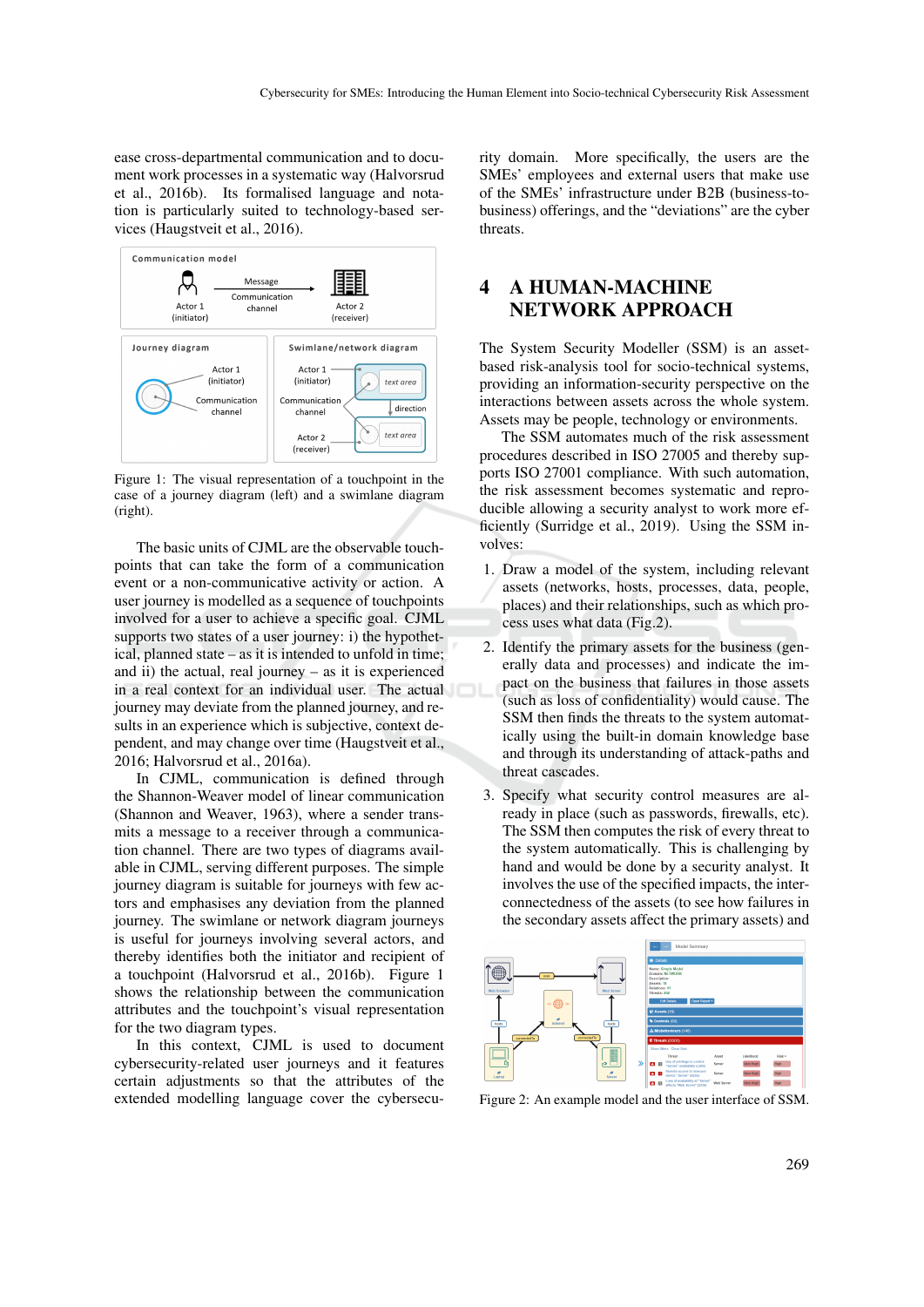

Figure 3: The application of CJML in the threat scenario.

an understanding of how the controls that are in place affect the likelihood of each threat.

4. Examine the high-risk threats to the system, using the SSM to understand the root causes and where controls to reduce the risk can best be placed. Add additional appropriate security controls are suggested by the SSM and the risk is recomputed, repeating this process until the residual risk is acceptable for the business (Surridge et al., 2019).

The SSM models draw on the knowledge often held by multiple people in an organisation and just the construction of the models themselves has value in bringing the information into one place and documenting it. The fact that this "documentation" can then be reasoned over by a computer and combined with an information-security knowledge base makes the tool a powerful one.

### 5 CASE STUDY

To better demonstrate the mapping and visualisation elements of CJML and SSM, as well as their interconnectivity, an application of the two modelling languages in a mock threat scenario, inspired by the preliminary and formal interviews we had with SMEs' representatives, is presented as a case study. The scenario follows:

*Eric works for HealthRec, a company specialised in software for patient administrative systems and electronic health records (EHR) for municipal doctors' offices. Eric works as a customer consultant, and his main tasks are answering customer inquiries and developing training material.*

*After the COVID-19 outbreak, Eric works mostly from home. From time to time, he brings his laptop down to the local coffee shop to have a change in working environment. As a regular guest, Eric's laptop automatically connects to the shop's WiFi network.*

*While working on the new user manuals he receives a call from Cindy, a general practitioner in one of their customer sites. She cannot synchronise patient journals that contain new lab results, that are imported from another system. Eric asks her to send the system log and error messages and promises to prioritise her problem. Five minutes later he receives the e-mail from Cindy. He immediately understands the reason for the error messages, which have to do with Cindy not being assigned the correct editing privileges. He quickly upgrades her user account to the correct level and confirms through an e-mail that the problem is fixed.*

*In the same coffee shop, Eve, a cybercriminal guest has set up a WiFi access point duplicating the coffee shop's SSID and password. When Eric arrived in the coffee shop, he unknowingly used the cybercriminal's WiFi access point. Eve can now monitor Eric's online activity, intercept his login credentials to the EHR system, and other data being transmitted and received over the network. The consequences may be severe, now that Eve has Eric's login credentials, as a system administrator in platforms used in municipal doctors' offices.*

### 5.1 Applying the CJML

The CJML visualisation of the threat scenario is presented in Fig. 3. A network journey diagram is used since the user scenario involves several actors. The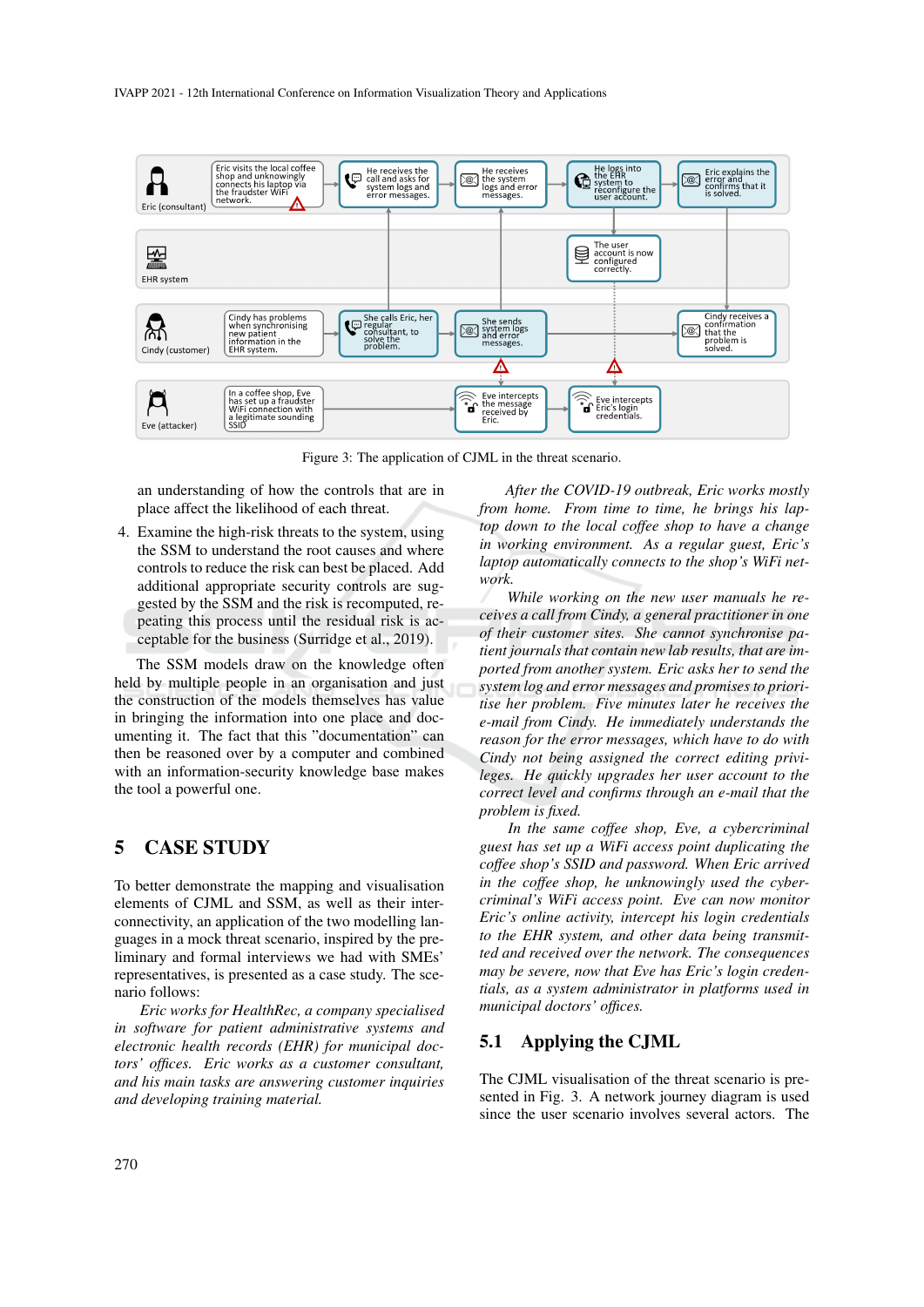

Figure 4: The application of SSM in the threat scenario with a snooped communication threat highlighted.

actors' touchpoints are organised in horizontal paths in a chronological order from left to right. The CJML model uses action elements to explain the context of each actor, and in Eric's case it reveals the fatal Internet connection through the fake WiFi access point. A warning sign is introduced throughout to emphasize cybersecurity threats and potential consequences.

The first communication point in the model is Cindy's telephone call to Eric when having problems with synchronising patient journals. Immediately after the call she initiates a second touchpoint by sending an e-mail. At this point, a new warning sign appears in the diagram as the attacker Eve intercepts the e-mail message. Next, a second data breach takes place as Eve accesses Eric's login credentials to the EHR system. Still unaware about the man-in-themiddle attack, Eric sends an e-mail to Cindy in the last step of the CJML model.

### 5.2 Applying the SSM

Using the SSM we have modelled the same scenario (Fig. 4). Such a model would generally require input from various people to construct (network administrator, software and data specialists) and when completed helps communicate the system as well as the threats.

The SSM is used to model the "sunny day" scenario (where the system is operating normally) and so "Eve" and her fake WiFi access point are not explicitly modelled but attackers of all kinds are automatically considered. To simplify the model slightly, the data sent to and from Eric's email client has also been omitted.

The primary assets in this model are the Access Control List and EHR datasets. The impact of loss of confidentiality on these datasets has been set to "medium" and "high" respectively. A reasonable set of baseline controls were added, such as firewalls, passwords, anti-malware, secure configuration, secure BIOS, software patching, etc.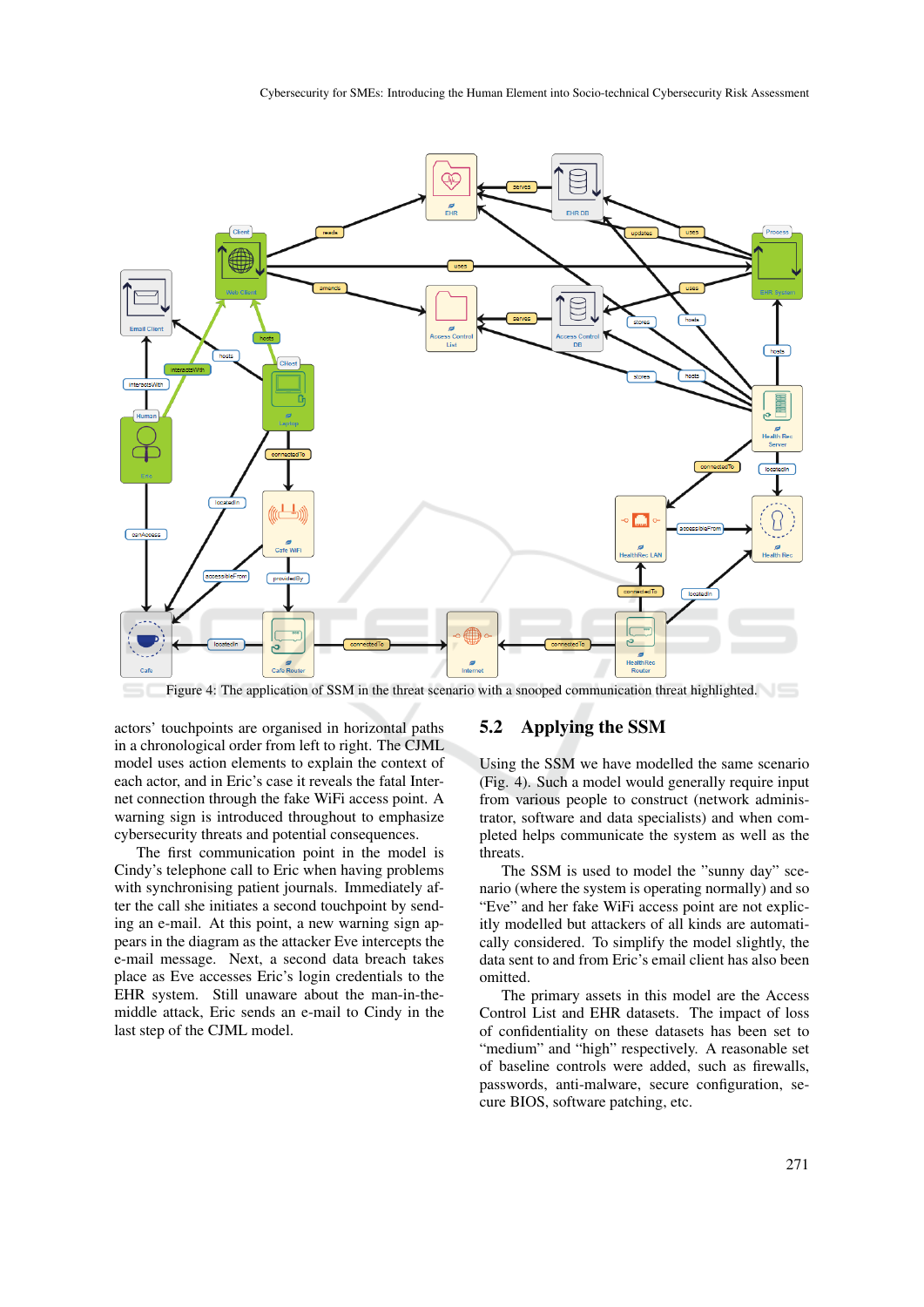The initial model analysis and risk calculation by the SSM finds many threats to the system and calculates that the highest-risk threat consequence is the loss of confidentiality of the EHR dataset. When the causes of the loss of confidentiality are queried, the SSM identifies the threat of the "Cafe WiFi" network being spoofed as the primary root cause and also identifies the threats of snooped communication (in general) between the "Web Client" and the "EHR System" as well as the specific case of the snooped password between the two systems.

The SSM user makes use of various displays describing threats to the system and their consequences, and is also shown options, where available, to add security measures to reduce risk.

A couple of security measures are proposed by the tool to ensure that the laptop connects to the genuine Cafe Wifi but, in this situation where the password is public and systems administrator help is not available, they are not appropriate.

Examining the snooped password threat reveals three proposed security controls, all different ways to provide an additional authentication factor. i) The addition of a one-time key such as through an authenticator app on a phone or a separate physical device; ii) an out-of-band key such as that sent via a text message; or iii) a continuous authentication system that monitors the characteristics of the usage of Eric's laptop. Any of these controls would render the capture of the password useless but the use of an additional factor does not prevent the data accessed by Eric once authenticated being snooped.

To prevent the snooping of data diverted over the spoofed WiFi, the SSM recommends encrypting the communication between the "Web Client" and the "EHR System" (these assets are highlighted in Fig. 4). This not only makes snooping the password impossible but prevents the snooping of other data such as the updated Access Control List. Just encrypting the communication without also adding a second authentication factor still leaves the system open to credential-stuffing attacks: both controls should be used.

Adding these controls and recomputing the risk shows that they do indeed bring the risk of loss of confidentiality of the EHR dataset down to an acceptable value. The security controls proposed by the system in this case would be unavoidable if implemented, requiring no user choices. We might question the wisdom of Eric accessing such data from a public space (especially without such controls being in place). The SSM does model the trustworthiness of the users, which in turn links to the decisions taken by the actors in the CJML model.

### 6 CONCLUSION & FUTURE WORK

In this work, we have introduced a combination of cybersecurity-related visualisations to raise awareness about cybersecurity and to improve communication among security experts and non-technical personnel in SMEs. The human-centred CJML diagram shows all the actual communication points between the actors in the threat scenario. The target group of this diagram is wide, and previous research shows a high adoption among non-technical personnel. The SSM asset-based risk-analysis tool addresses the security risks and the requirements to be assessed in the scenario. Overall, we have demonstrated the two languages' supplementary nature through a hypothetical threat scenario.

Although we have presented a limited conceptual validation of our modelling approach, there is some theoretical evidence which indicates that the visualisations we are working on will benefit the target users. The Job Characteristics Model (JCM) emphases the possible effects of certain features of a task, such as its significance and the degree of autonomy it affords those responsible in relation to the psychological effect working the job is likely to promote (Hackman and Oldham, 1976), and more recently the potential to exploit the model to encourage psychological buy-in (Pierce et al., 2009). This in turn encourages a sense of responsibility and increased performance. We maintain that the context-specific and relevant model visualisations that we have presented here optimise the perceived job characteristics to enhance autonomy and encourage intrinsic motivation and psychological ownership of cybersecurity for all actors within the complex socio-technical systems described by the SMEs we interviewed.

Perhaps more importantly is the co-presentation both of risk and threats together with the mitigation strategies. This corresponds well with constructs in the Health Belief Model (HBM) (Carpenter, 2010; Champion and Skinner, 2008). According to this model, originally applied to behavioural change in healthcare and health interventions but also shown to be relevant to other areas (Lindsay and Strathman, 1997) predicts that awareness of risk (which both CJML and SSM foreground) and its severity or negative outcomes (the impacts of SSM) encourage active engagement. Coupled with that, individuals develop a feeling of self-efficacy which gives them the belief, just as the intrinsic motivation and psychological ownership encouraged with the Job Characteristics Model, that they are capable of dealing with the threat (the mitigation strategies in the SSM tool). Tak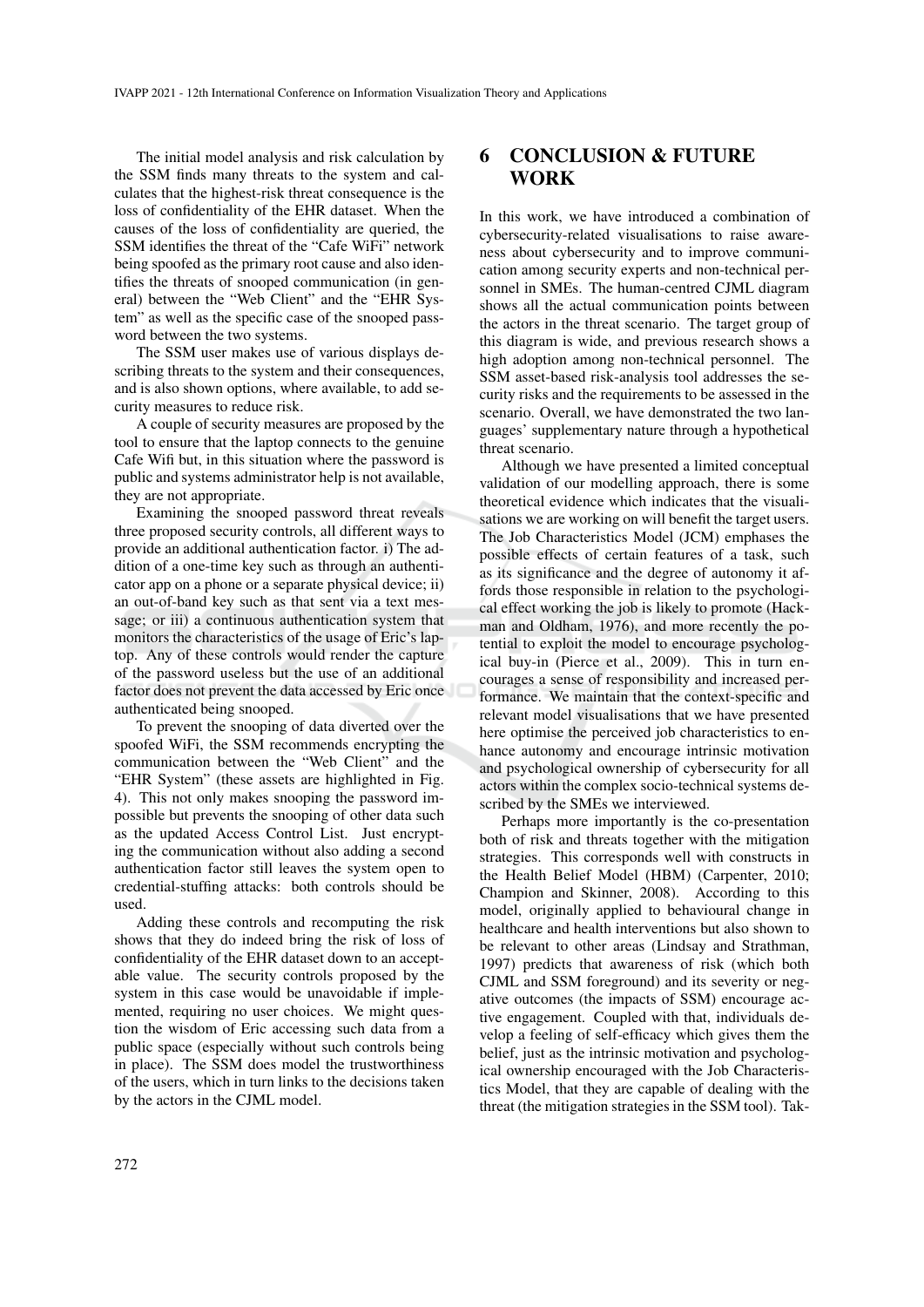ing both theories in combination (JCM and HBM), therefore, we believe that there is a sound theoretical basis to warrant further validation of CJML and SSM together to raise awareness of cyber threats and encourage proactive engagement within SMEs to be able to handle those threats, i.e., to encourage desired cybersecure behaviours.

As future work, we will carry out validation case studies with SMEs in four different business sectors. As a starting point, we will define representative scenarios and environments where the tools should be effective. We will then apply the tools and investigate how they support i) the identification and analysis of risks, ii) communication among security experts and non-technical personnel, and iii) general cybersecurity awareness across organisational units and roles.

### ACKNOWLEDGEMENTS

This research is funded by the European Commission through the CyberKit4SME project (www.cyberkit4sme.eu) under Grant Agreement 883188. CyberKit4SME will provide cybersecurity tools that help SMEs become aware of, analyse, and manage cybersecurity and data protection risks.

### **REFERENCES**

- Acquisti, A., Brandimarte, L., and Loewenstein, G. (2015). Privacy and human behavior in the age of information. *Science*, 347(6221):509–514.
- Arctic Wolf (2017). The state of mid-market cybersecurity: Findings and implications. https://2p167arhj4lo70dn1q26fm1cwpengine.netdna-ssl.com/wp-content/uploads/- AW Brief Midmarket Cybersecurity Survey.pdf (Accessed 09 Aug 2020).
- Bellamy, R. K., Erickson, T., Fuller, B., Kellogg, W. A., Rosenbaum, R., Thomas, J. C., and Wolf, T. V. (2007). Seeing is believing: Designing visualizations for managing risk and compliance. *IBM Systems Journal*, 46(2):205–218.
- Benz, M. and Chatterjee, D. (2020). Calculated risk? A cybersecurity evaluation tool for SMEs. *Business Horizons*, 63:531–540.
- Blythe, J. (2013). Cyber security in the workplace: Understanding and promoting behaviour change. In *Proceedings of CHItaly 2013 Doctoral Consortium*, volume 1065, pages 92–101. CEUR Workshop Proceedings.
- Carpenter, C. J. (2010). A meta-analysis of the effectiveness of health belief model variables in predicting behavior. *Health communication*, 25(8):661–669.
- Champion, V. L. and Skinner, C. S. (2008). The health belief model. In Glanz, K., Rimer, B. K., and Viswanath,

K., editors, *Health behavior and health education: Theory, research, and practice*, pages 45–65. John Wiley & Sons, 4th edition.

- Hackman, R. J. and Oldham, G. (1976). Motivation through the design of work: Test of a theory. *Organizational behavior and human performance*, 16(2):250–279.
- Halvorsrud, R., Haugstveit, I. M., and Pultier, A. (2016a). Evaluation of a modelling language for customer journeys. In *Proceedings of IEEE Symposium on Visual Languages and Human-Centric Computing (VL/HCC)*, pages 40–48. IEEE.
- Halvorsrud, R., Kvale, K., and Følstad, A. (2016b). Improving service quality through customer journey analysis. *Journal of Service Theory and Practice*, 24(6):840– 867.
- Haugstveit, I. M., Halvorsrud, R., and Karahasanovic, A. (2016). Supporting redesign of C2C services through customer journey mapping. In *Service Design Geographies. Proceedings of the ServDes. 2016 Conference*, number 125, pages 215–227. Linköping University Electronic Press.
- Kullman, K., Buchanan, L., Komlodi, A., and Engel, D. (2020). Mental model mapping method for cybersecurity. In *Proceedings of the International Conference on Human-Computer Interaction*, volume 12210, pages 458–470. Springer.
- Lindsay, J. J. and Strathman, A. (1997). Predictors of recycling behavior: an application of a modified health belief model 1. *Journal of Applied Social Psychology*, 27(20):1799–1823.
- Lipkus, I. M. (2007). Numeric, verbal, and visual formats of conveying health risks: suggested best practices and future recommendations. *Medical decision making*, 27(5):696–713.
- Lipkus, I. M. and Hollands, J. G. (1999). The visual communication of risk. *JNCI monographs*, 1999(25):149– 163.
- Martin, G., Ghafur, S., Kinross, J., Hankin, C., and Darzi, A. (2018). WannaCry - a year on. *BMJ*, 361.
- Meshkat, L., Miller, R. L., Hillsgrove, C., and King, J. (2020). Behavior modeling for cybersecurity. In *Proceedings of the 2020 Annual Reliability and Maintainability Symposium (RAMS)*, pages 1–7. IEEE.
- Meszaros, J. and Buchalcevova, A. (2017). Introducing ossf: A framework for online service cybersecurity risk management. *Computers & security*, 65:300–313.
- Nurse, J. R., Creese, S., Goldsmith, M., and Lamberts, K. (2011). Trustworthy and effective communication of cybersecurity risks: A review. In *Proceedings of the 1st Workshop on Socio-Technical Aspects in Security and Trust (STAST)*, pages 60–68. IEEE.
- Olli, E., Grendstad, G., and Wollebaek, D. (2001). Correlates of environmental behaviors: Bringing back social context. *Environment and behavior*, 33(2):181– 208.
- Paulsen, C. (2016). Cybersecuring small businesses. *Computer*, 49(8):92–97.
- Pickering, B., Bartholomew, R., Janian, M. N., Moreno, B. L., and Surridge, M. (2020). Ask me no questions: Increasing empirical evidence for a qualitative approach to technology acceptance. In *Proceedings*